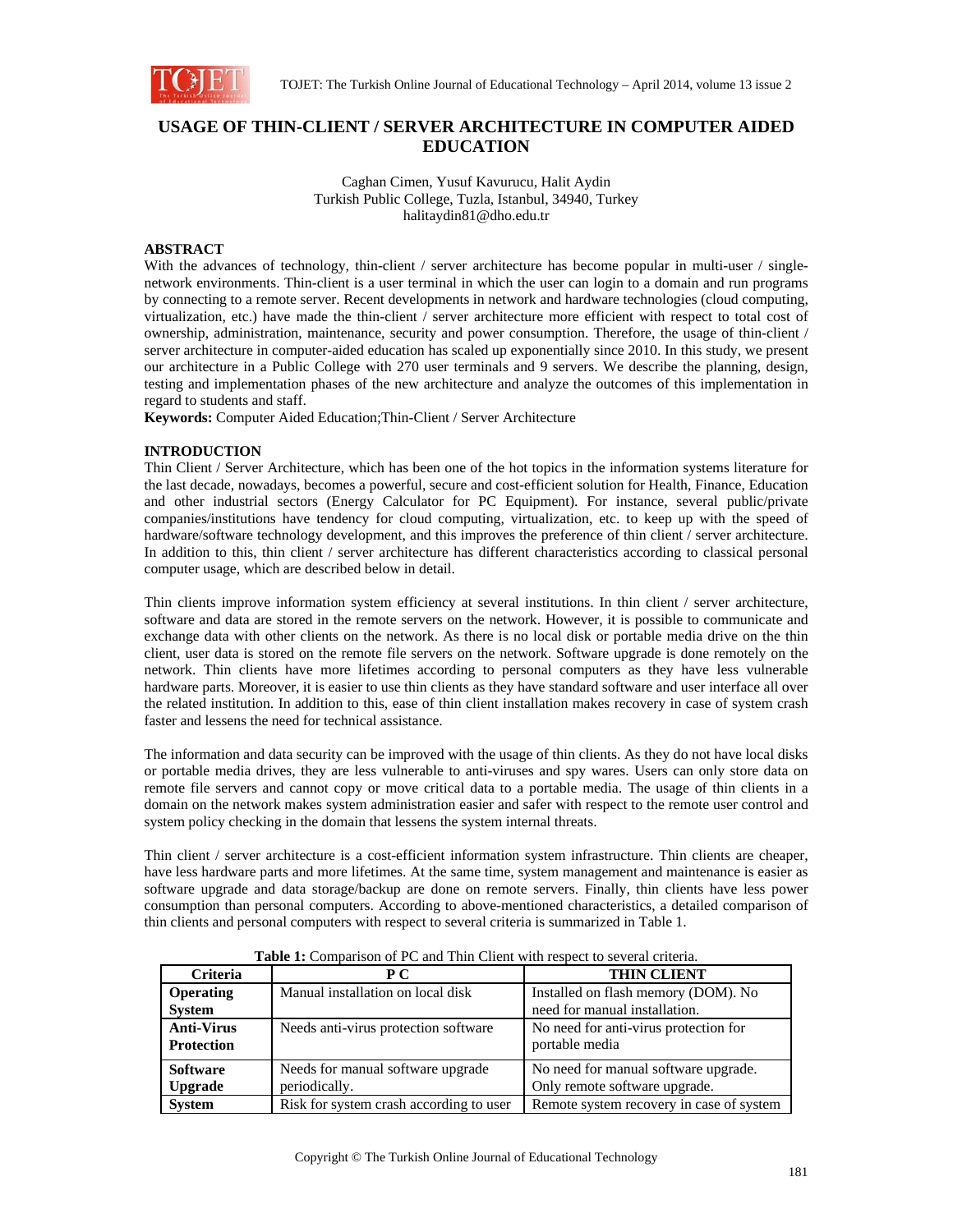

TOJET: The Turkish Online Journal of Educational Technology – April 2014, volume 13 issue 2

| <b>Recovery</b>    | faults.                                 | crash.                                    |  |
|--------------------|-----------------------------------------|-------------------------------------------|--|
| <b>Local Drive</b> | Risk for local drive crash (bad sector, | No local drive and no data loss.          |  |
| Crash              | etc.)                                   |                                           |  |
| <b>Hardware</b>    | Needs for hardware upgrade              | No need for hardware upgrade.             |  |
| <b>Upgrade</b>     | periodically.                           |                                           |  |
| Data Backup /      | Needs for data backup periodically in   | Usage of remote file server. No local     |  |
| <b>Recovery</b>    | case of recovery after system crash.    | backup.                                   |  |
| <b>Power</b>       | 300 - 350 watt. (avg)                   | $8 - 20$ watt. $(avg)$                    |  |
| <b>Consumption</b> |                                         |                                           |  |
| <b>Technical</b>   | Needs allocated technical staff for     | Less hardware/software problems and less  |  |
| <b>Assistance</b>  | frequent hardware/software problems     | allocated technical staff with respect to |  |
|                    | with respect to more portable hardware  | lower risk for system crash.              |  |
|                    | parts and software on local drive.      |                                           |  |
| <b>Emulation</b>   | Needs emulation software for            | Pre-installed emulation software for      |  |
|                    | connection to servers such as AS/400.   | connection to several server types.       |  |
| Cost of            | $600 - 1000$ \$ (avg)                   | $250 - 400$ \$ (avg)                      |  |
| <b>Purchase</b>    |                                         |                                           |  |
| <b>Noise and</b>   | Works more noisy according to several   | Works quieter and needs less space.       |  |
| <b>Physical</b>    | hardware parts. Needs more space.       |                                           |  |
| Appearance         |                                         |                                           |  |

An example total cost of ownership analysis is presented in Table 2 with respect to purchase costs, software license costs, network support costs, desktop support costs, upgrade costs, security costs, power consumption, heat generation and office real estate.

| Criteria                                                                      | PC.                                                          | Thin Client                                        | Saving $($ ) |
|-------------------------------------------------------------------------------|--------------------------------------------------------------|----------------------------------------------------|--------------|
| <b>Purchase Cost</b>                                                          | 650                                                          | 350                                                | 300          |
| Hardware Upgrade (CPU, Memory, Disk<br>$etc.$ )                               | 320                                                          |                                                    | 320          |
| Software Upgrade (OS, User Programs, etc.)                                    | 250                                                          |                                                    | 250          |
| Virus Protection                                                              | 30                                                           |                                                    | 30           |
| <b>Upgrade Labour Cost</b>                                                    | 250                                                          |                                                    | 250          |
| <b>Technical Staff Cost.</b><br>$(Per 100$ users)                             | $3 \text{ staff} = 180.000$<br>(annual)<br>$1800$ (per user) | 1 staff = $60.000$<br>(annual)<br>$600$ (per user) | 1200         |
| Data Backup and Storage Maintenance                                           | 200                                                          |                                                    | 200          |
| Power Consumption (watt/h)<br>Total savings per client after 5 years: 3000 \$ | 350                                                          | 20                                                 | 450          |

In the light of above analysis, we conclude that:

\* Using thin client instead of PC saves 3000\$ after 5 years (50\$ monthly). In other words, thin client redeems itself after 7 months.

\* In a middle-sized unit, using 100 thin client instead of 100 PC saves 300000\$ in total. Besides, the fact that hardware is an imported product and has foreign currency, the cost analysis shows the contribution of usage of thin client to country's economy.

Thin client / server architecture has a prominent advantage in terms of power consumption (Energy Calculator for PC Equipment). Forrester Research Inc. in 2008 shows that thin clients reduce power usage by 24% and carbon dioxide emission by 23% and increases the life span by five to ten years. By replacing desktops by thin clients, nearly two-thirds of the power consumption can be reduced (Davis, 2008).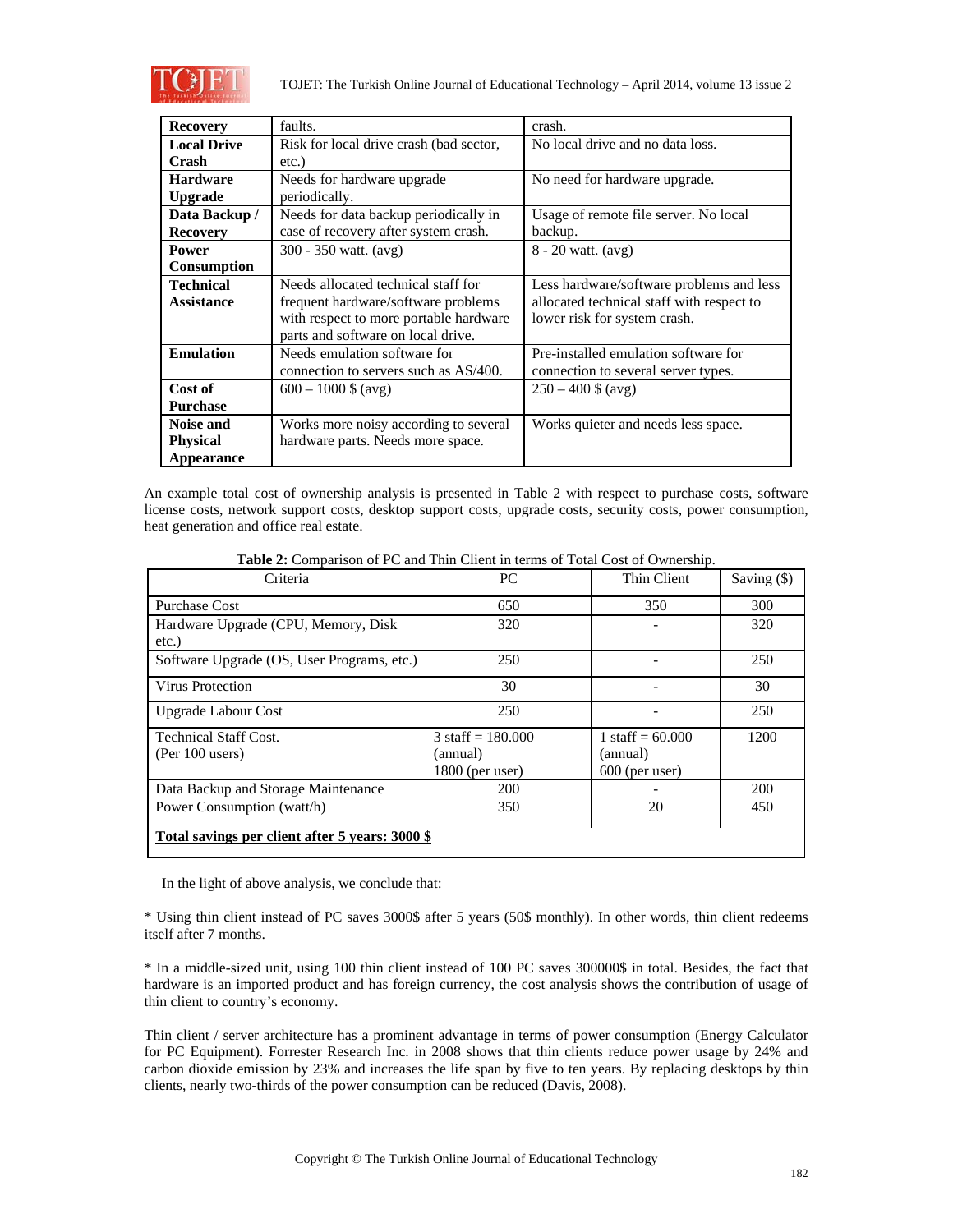

Thin client / server architecture is used by educational institutions as they allow students to analyze real data in their research without modifying or removing data either deliberately or unconsciously (Hatakeyama, Kataoka, Nakajima, Watabe, Okuhara, Sagara, 2011, p.494-497). Also, this architecture disallows unauthorized access to critical data from outside the institution. Moreover, computer-aided education has overlapping characteristics with thin client / server architecture in terms of multiple usage of digital resources and cost-effectiveness (Reynolds, 2006, p.73-78).

There are a lot of benefits of cloud computing in education, (e.g. providing educational resource storage and databases, e-mails, educational applications and tools for students and teachers and clients located all over the world involving in an educational program) and advantages in cost for improving the quality of system in terms of Total Cost of Ownership (Anwar Hossain Masud, Xiaodi Huang, 2012). This encourages the use of thin clients in several implementation areas and has renewed people's interest in the thin client concept (Deboosere, 2012, p.60-67).

## **IMPLEMENTATION**

To make use of thin client / server architecture in our public college having approximately 1000 students and 500 staff, we install 270 thin clients in total (222 for students and 48 for staff) at the moment. We also install 7 terminal servers and 2 file servers. The network diagram of this architecture is represented in Figure 1.



Figure 1: Thin client / server architecture in our college

We use thin clients having model as ASTC TA-1381 and terminal/file servers having model as IBM X3650-M3. We utilize VMware ESXi 4.5 software on terminal servers for the purpose of virtualization. We install Windows 2008 R2 Enterprise operating system on the servers. Also, we install Libre Office, Foxit Reader, 7zip, IrfanView, Mozilla Firefox, Thunderbird, Notepad++, VLC player, Eclipse and Dev C++ software programs on the terminal servers for users through thin clients.

We reserve one-gigabyte data storage on the file server for each student and the owner student can only access his/her corresponding data storage. In addition to this, we define roaming profiles for each student so that each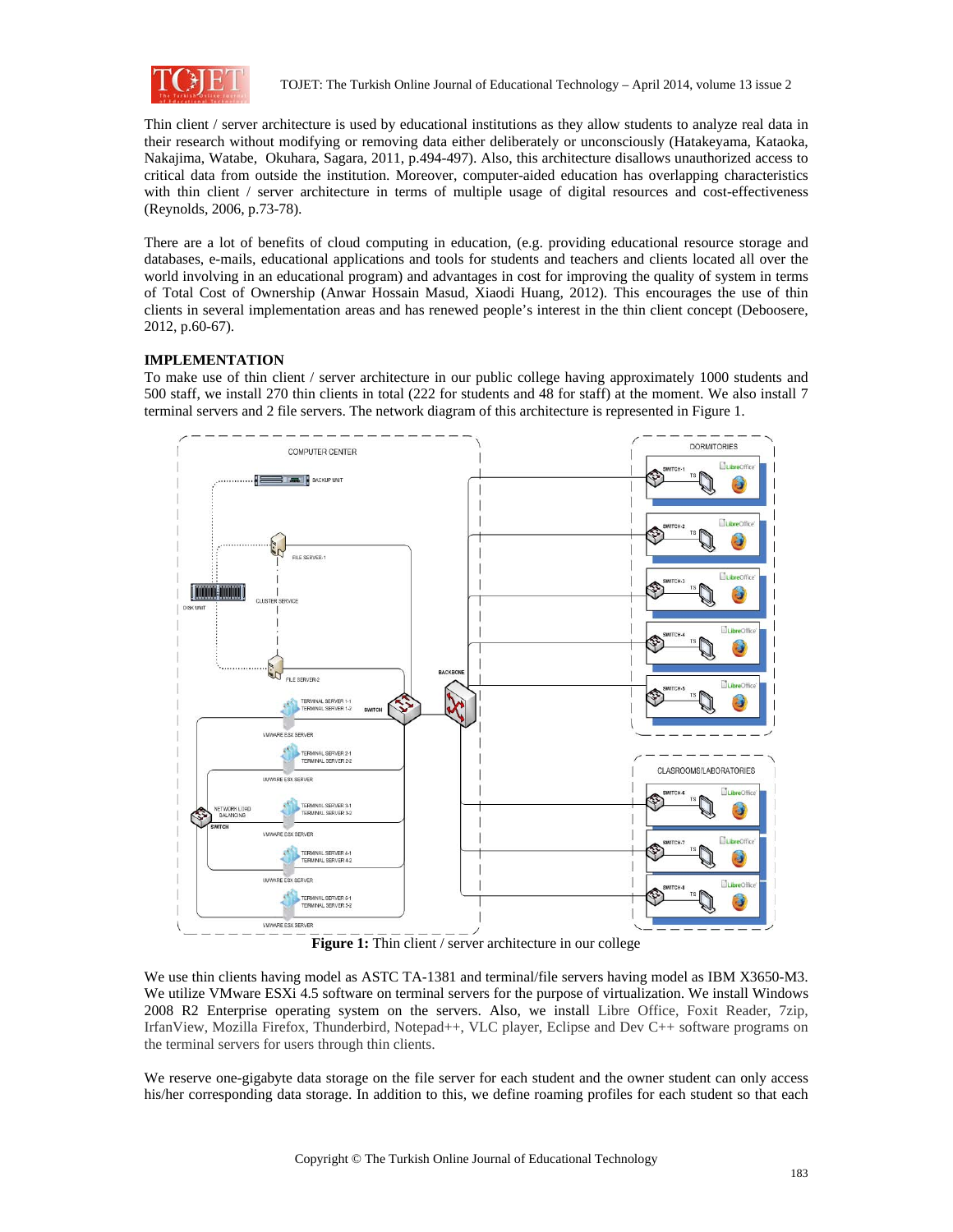

student can define and use personal settings (shortcuts, program settings, etc.) on different thin clients without any loss of information.



**Figure 2:** Usage of bandwidth before Thin Client / Server Architecture



**Figure 3:** Usage of bandwidth on Thin Client / Server Architecture

We define two different server profiles on each terminal server with the usage of VMvare ESXi virtualization software. The first one is defined for students and the other one is defined for staff use. There are different settings and software programs on two virtual terminal server types. We define different hardware (SPU, RAM, etc.) usage settings on two servers at different times during the day. For instance, we reserve most of the hardware capacity for staff during working hours as the students are taking classes. And, we reserve most of the hardware capacity for students after working hours as students mostly use thin clients on those times.

After the implementation, 10 hours labour force per daily is needed for maintenance problems. A survey about the new architecture is applied on the users and 91% of them express their satisfaction about the usage of thin clients. In addition to this, we analyze that the usage of bandwidth has increased after the implementation of the new architecture. At the moment, we have 30 Mbit/s Internet connection bandwidth in our college. The usage of bandwidth before this implementation is plotted in Figure 2, whereas, Figure 3 represents the usage of bandwidth on the new architecture.

Consequently, we make cost-effectiveness analysis of the new architecture by using several tools implemented in the literature and web. The overall analysis is described in Table 3. Although the results vary because of the different parameters of tools, we conclude that we get a significant amount of saving by using this new architecture in our college.

| Tool                 | Total saving | Period    | Parameter  |  |
|----------------------|--------------|-----------|------------|--|
| www.xiteb.net        | 107154 £     | Annual    | 270 PC     |  |
| www.netvoyager.co.uk | 9,614,000 \$ | Five year | 1000 Users |  |
|                      |              | period    |            |  |
| www.2x.com           | 312660 \$    | Annual    | 270 PC     |  |

**Table 3:** Cost saving analysis of our architecture according to several tools